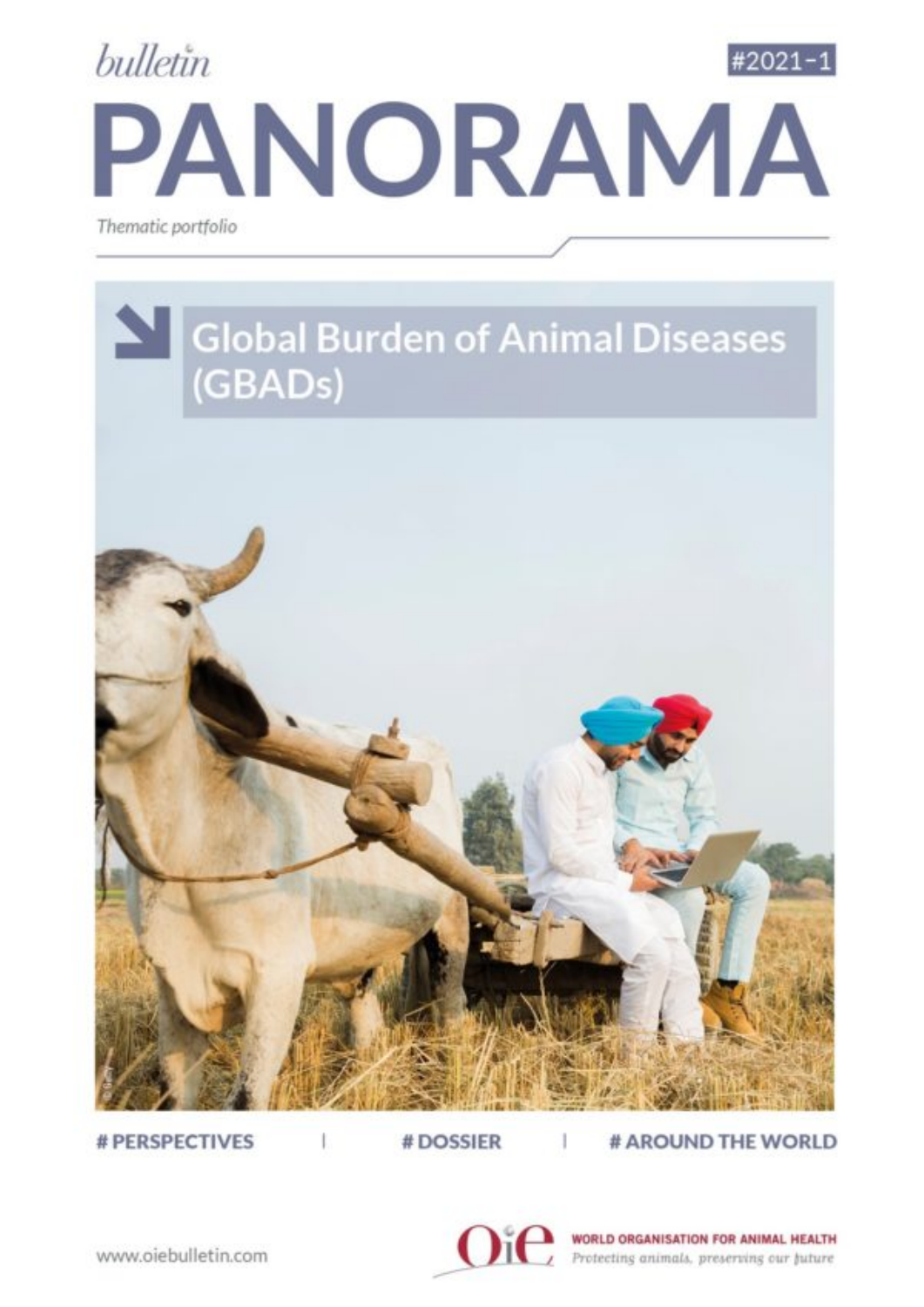# **PANORAMA 2021-1**



## **PERSPECTIVES**

### **OPINIONS AND STRATEGIES**

### Balancing the nutritional benefits and infection risks of livestock in lowand middle-income countries

#### **KEYWORDS**

#animal health, #Campylobacter, #economic impact, #Ethiopia, #food safety, #Global Burden of Animal Diseases (GBADs), #low- and middleincome country (LMIC), #One Health, #public health, #statistics.

#### **AUTHORS**

A.H. Havelaar<sup>(1)\*</sup> & S.L. McKune<sup>(2)</sup>

(1) Professor, [Emerging Pathogens Institute,](https://www.epi.ufl.edu/) [Food Systems Institute](https://foodsystems.ifas.ufl.edu/about/) and [Department of Animal Sciences,](https://animal.ifas.ufl.edu/about/) University of Florida, Gainesville, FL, United States of America.

(2) Research Assistant Professor, [Department of Environmental and Global Health](https://egh.phhp.ufl.edu/), [Center for African Studies](https://africa.ufl.edu/) and [Food Systems Institute](https://foodsystems.ifas.ufl.edu/about/), University of Florida, Gainesville, FL, United States of America.

\* Corresponding author: [ariehavelaar@ufl.edu](mailto:ariehavelaar@ufl.edu)

The designations and denominations employed and the presentation of the material in this article do not imply the expression of any opinion whatsoever on the part of the OIE concerning the legal status of any country, territory, city or area or of its authorities, or concerning the delimitation of its frontiers and boundaries.

The views expressed in this article are solely the responsibility of the author(s). The mention of specific companies or products of manufacturers, whether or not these have been patented, does not imply that these have been endorsed or recommended by the OIE in preference to others of a similar nature that are not mentioned.



© OIE/H. Hadi

More than one in five children globally has stunted growth, a state of malnutrition associated

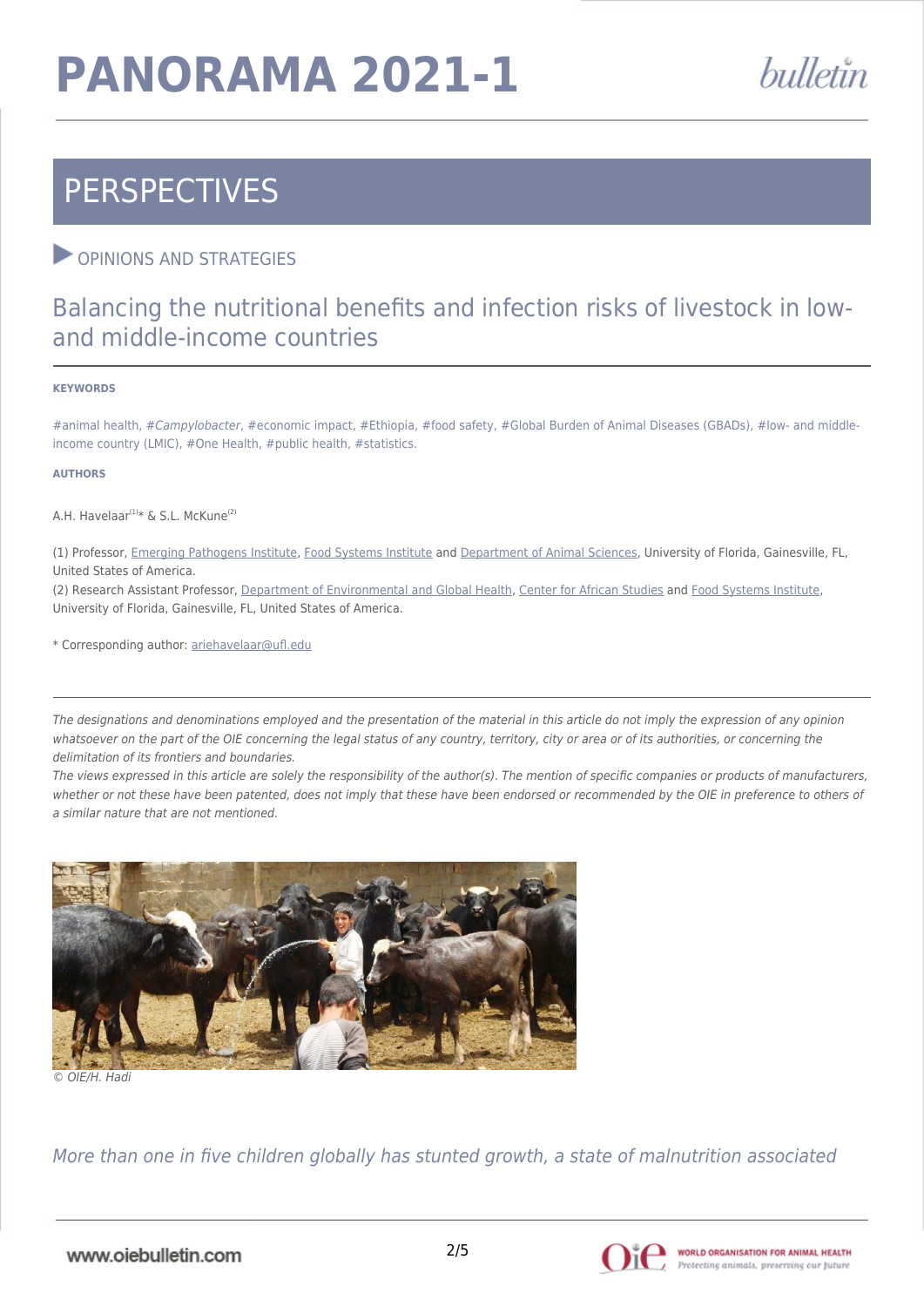# **PANORAMA 2021-1**

with increased mortality, impaired cognitive development, reduced income and life expectancy, and an increased risk of chronic diseases. Despite decreasing global prevalence, the trend is not sufficient to meet the United Nations [Sustainable Development Goals](https://www.un.org/sustainabledevelopment/). Additional interventions that address the complex drivers of stunting are needed [1].

## **Child growth**

Normal child growth and development require an adequate diet, protection from major diseases, and sufficient gut health. Animal-sourced foods are the best available sources of high-quality, nutrient-rich food for young children [2]. The sustainable intensification of livestock production in low- and middle-income countries (LMICs) helps to improve the livelihoods of the poor and can contribute to increased availability and consumption of animal-sourced foods [3]. However, relationships between animal ownership and child growth are complex. Several studies report net beneficial effects, but other studies suggest that these beneficial effects can be reduced or even negated by the exposure of children to animal faeces [4].

### **Child gut health**

Environmental enteric dysfunction (EED) is a chronic subclinical disorder of the intestines associated with settings of poverty and unsanitary living conditions. Colonisation by intestinal pathogens and malnutrition are important triggers for EED [5].

The MAL-ED study<sup>(1)</sup>, a birth cohort study in eight LMICs, found that 24-month, length-for-age Z scores were positively associated with complementary food and negatively associated with diarrhoea and (asymptomatic) colonisation by specific enteropathogens. Among these, Campylobacter bacteria were the frequently found genus in the stools of children, most commonly without any clinical symptoms. There was a significant negative association between the *Campylobacter* burden in children and faltering linear growth [6].

Transmission of Campylobacter from livestock reservoirs occurs through food, direct animal contact, or environmental contamination. In industrialised countries, foodborne transmission from chicken reservoirs is the main pathway. Very few data are available describing Campylobacter reservoirs or transmission pathways for infection in children in LMICs. Formative research in Ethiopia has shown that children are typically colonised by multiple Campylobacter species and suggests that chickens and ruminants may be important reservoirs [7].

## **Conclusion**

Animal-sourced foods are essential components of a healthy diet for children in LMICs. Understanding reservoirs and pathways of zoonotic pathogens is essential for safely managing livestock production and animal-sourced food consumption to protect child health. The [Global Burden of Animal Diseases \(GBADs\)](https://animalhealthmetrics.org) Human Health theme works at the interface of human and animal health and is well positioned to contribute to tackle this challenge.



<sup>(1)</sup> MAL-ED: Etiology, Risk Factors, and Interactions of Enteric Infections and Malnutrition and the Consequences for Child Health and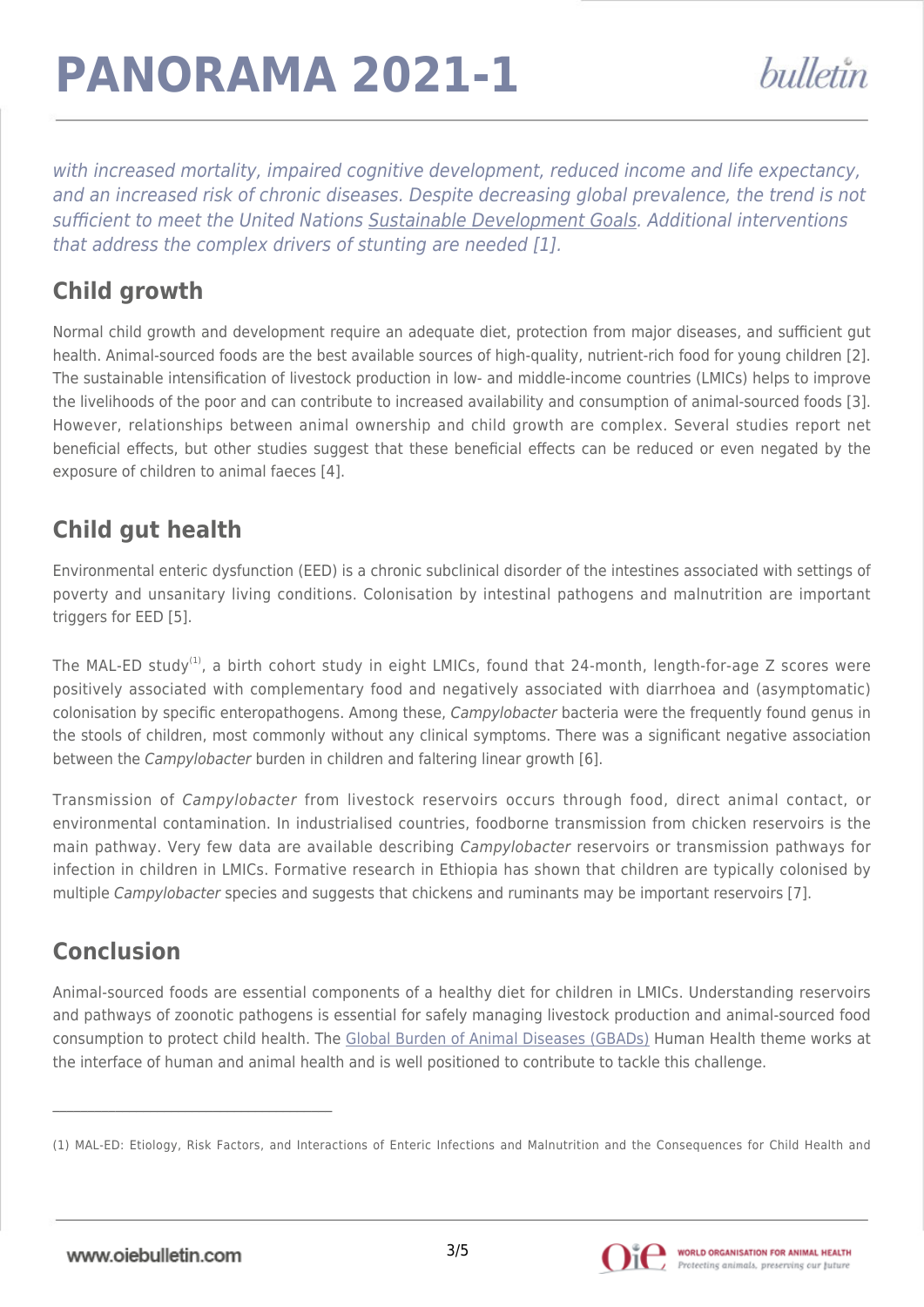## **PANORAMA 2021-1**

Development study [6].

#### https://doi.org/10.20506/bull.2021.1.3257

bulletin

#### **REFERENCES**

1. United Nations Children's Fund (UNICEF), World Health Organization (WHO), International Bank for Reconstruction and Development (The World Bank) (2020). – Levels and trends in child malnutrition: Key findings of the 2020 edition of the Joint Child Malnutrition Estimates. Licence: CC BY-NC-SA 3.0 IGO. <https://www.who.int/publications/i/item/jme-2020-edition>.

2. World Health Organization (WHO) (2014). – World Health Assembly global nutrition targets 2025: stunting policy brief.

[http://www.who.int/nutrition/topics/globaltargets\\_stunting\\_policybrief.pdf](http://www.who.int/nutrition/topics/globaltargets_stunting_policybrief.pdf).

3. Adesogan A., Havelaar A.H., McKune S.L., Eilittä M. & Dahl G.E. (2020). – Animal source foods: Sustainability problem or malnutrition and sustainability solution? Perspective matters. Global Food Sec., **25**, 100325. [https://doi.org/10.1016/j.gfs.2019.100325.](https://doi.org/10.1016/j.gfs.2019.100325)

4. Headey D., Nguyen P., Kim S., Rawat R., Ruel M. & Menon P. (2017). – Is exposure to animal feces harmful to child nutrition and health outcomes?

A multicountry observational analysis. Am. J. Trop. Med. Hyg., **96**, 961–969. [https://doi.org/10.4269/ajtmh.16-0270.](https://doi.org/10.4269/ajtmh.16-0270)

5. Guerrant R., Deboer M., Moore S., Scharf R. & Lima A. (2013). – The impoverished gut—a triple burden of diarrhoea, stunting and chronic disease. Nat. Rev. Gastroenterol. Hepatol., **10**, 220–229. [https://doi.org/10.1038/nrgastro.2012.239.](https://doi.org/10.1038/nrgastro.2012.239)

6. Rogawski Elizabeth T., Liu Jie, Platts-Mills James A., Kabir Furqan, Lertsethtakarn Paphavee, Siguas Mery, Khan Shaila S., Praharaj Ira, Murei Arinao, Nshama Rosemary, Mujaga Buliga, Havt Alexandre, Maciel Irene A., Operario Darwin J., Taniuchi Mami, Gratz Jean, Stroup Suzanne E., Roberts James H., Kalam Adil, Aziz Fatima, Qureshi Shahida, Islam M. Ohedul, Sakpaisal Pimmada, Silapong Sasikorn, Yori Pablo P., Rajendiran Revathi, Benny Blossom, McGrath Monica, Seidman Jessica C., Lang Dennis, Gottlieb Michael, Guerrant Richard L., Lima Aldo A.M., Leite Jose Paulo, Samie Amidou, Bessong Pascal O., Page Nicola, Bodhidatta Ladaporn, Mason Carl, Shrestha Sanjaya, Kiwelu Ireen, Mduma Estomih R., Iqbal Najeeha T., Bhutta Zulfiqar A., Ahmed Tahmeed, Haque Rashidul, Kang Gagandeep, Kosek Margaret N. & Houpt Eric R. (2018). – Use of quantitative molecular diagnostic methods to investigate the effect of enteropathogen infections on linear growth in children in low-resource settings: longitudinal analysis of results from the MAL-ED cohort study. Lancet Glob. Health, **6**, e1319–e1328. [https://doi.org/10.1016/S2214-109X\(18\)30351-6.](https://doi.org/10.1016/S2214-109X(18)30351-6)

7. Terefe Y., Deblais L., Ghanem M., Helmy Y., Mummed B. & Chen D. (2020). – Co-occurrence of Campylobacter species in children from eastern Ethiopia, and their association with environmental enteric dysfunction, diarrhea, and host microbiome. Front. Public Health, **8**, 1–16. <https://doi.org/10.3389/fpubh.2020.00099>.